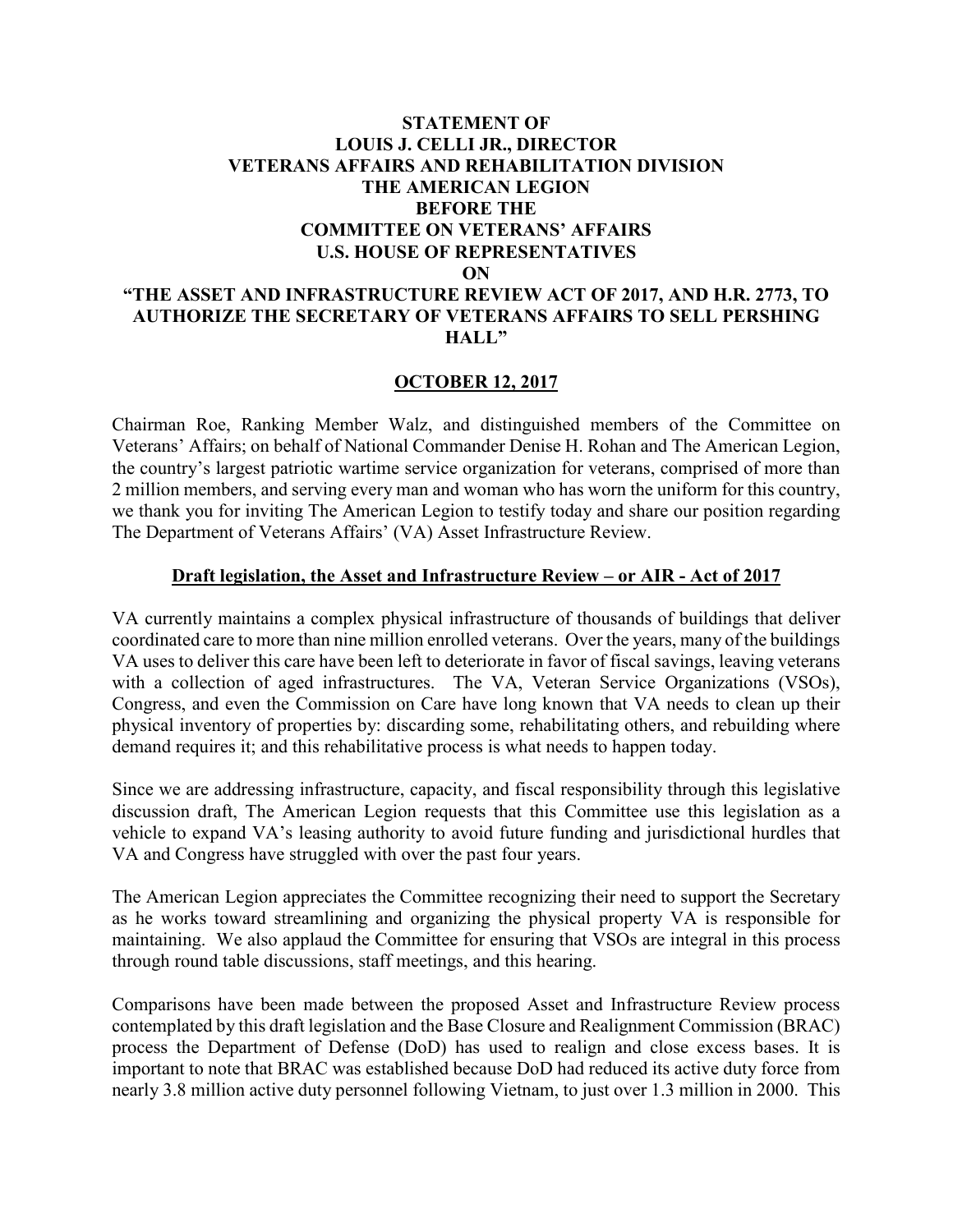is clearly not the case with VA, and the need to restructure is based on the need to refurbish and modernize infrastructure so that VA can provide 21st century medicine to a growing population of veteran patients at a controlled cost with superior results.

The American Legion fundamentally disagrees with the establishment of a commission to oversee or assist the Secretary with structural realignment and generally opposes such a recommendation believing that the Secretary already has sufficient statutory authority to reorganize infrastructure, and would only need some minor legislative assistance from Congress, legislative changes that VA has already shared with this Committee in the past, and has shared here again today. But if establishing a Commission is the only way Congress will agree to financially invest in this effort, then The American Legion would require the following language be amended as follows;

- 1. Page 2, line 8 (A) APPOINTMENT Change from 11 members to 9 members with three of those members appointed from Congressionally chartered Veteran Service Organizations (VSO). Further, language needs to be added that directs "a quorum must consist of all nine members, and all official votes must be ratified by no less than twothirds of the voting members." The next acceptable number of Commission members would be 12, with no less than **4** members appointed from Congressionally chartered VSOs. Additionally, a VSO seat on this commission must belong to the VSO, not the individual representing the VSO, and the VSO has sole authority to replace its representative at any time; any vacation of the seat shall be refilled by the VSO within 10 business days.
- 2. Page 3, line 16 (A) veterans, reflecting current veteran demographics: This needs to be further defined. Reflecting current demographics of VA healthcare patient population is what The American Legion would recommend, as this would be the population most affected by future changes based on this initiative.
- 3. Page 4, line 12 (E): "at least three members" needs to be increased to "at least four members" unless item 1 above is changed to nine members.
- 4. Page 4, line 15 (d) Meetings The Commission shall meet only during calendar years 2018 and 2019. This should be amended to reflect 2018, 2019, and 2020 as needed. It is widely believed that VA will need at least 18 months to complete the required healthcare market surveys before they will be ready to publish the selection criteria as outlined in section 403.
- 5. Page 6, line 16 (f) PAY AND TRAVEL EXPENSES The American Legion understands that the members to be selected for this Commission would represent multimillion dollar organizations as well as other senior executives who should be well capable of serving at the pleasure of Congress for the sole purpose of volunteering, pride, patriotism, and the prestige of serving on this important Commission. It is for this reason The American Legion **opposes** Committee members being paid or being enriched in any way as a result of serving on this Commission, and that includes the Chair as outlined on page 7, line 3 (B). This is not, however, our position on the fulltime support staff as described on page 8 line 7 (2) RATE OF PAY.
- 6. Page 9, line 13 (C): Strike this section unless there is some prohibition as outlined in the Federal Advisory Committee Act.<sup>[1](#page-1-0)</sup> If this Commission were fortunate enough to have an appointee that had been instrumentally involved in this process as an employee at VA

<span id="page-1-0"></span> $\overline{a}$ <sup>1</sup> [https://www.gsa.gov/policy-regulations/policy/federal-advisory-committee-management/legislation-and](https://www.gsa.gov/policy-regulations/policy/federal-advisory-committee-management/legislation-and-regulations/the-federal-advisory-committee-act)[regulations/the-federal-advisory-committee-act](https://www.gsa.gov/policy-regulations/policy/federal-advisory-committee-management/legislation-and-regulations/the-federal-advisory-committee-act)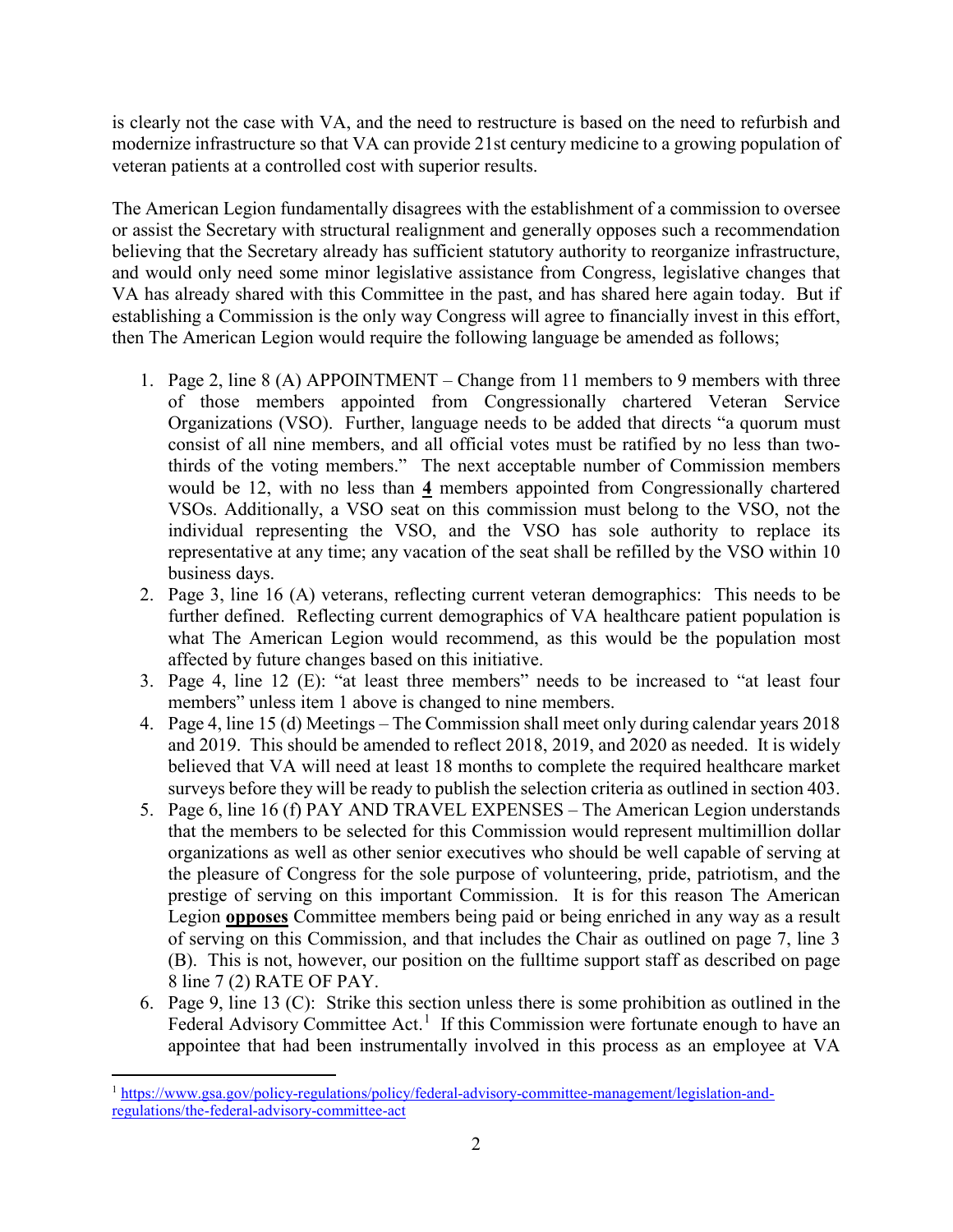within 12 months of appointment, The American Legion is at a loss to understand the logic of how this could possibly present a conflict. On the other hand, contractors who would be in a positon to benefit financially from the outcome of the Commission's work should be excluded.

- 7. Page 14, line 1 (H): Remove this clause. The Secretary has no experience or access to information that would qualify him to make any such determination on any other than his own agency.
- 8. Page 14, line 8 (J): insert "a reasonable sampling of" before "Local". It would not be feasible for the Commission or the VA to conduct public field hearings at every proposed location targeted for infrastructure review, especially if the proposed realignment only involved a storage or maintenance building. The language should include mandatory field hearings for any facility that provides direct medical services for the Department.
- 9. It needs to be understood that the market analysis as directed by the clause in page 14, line 22 (i),(ii),(iii),(iv),(v) will take more time than this bill allows for, which is why The American Legion recommends extending the dates set forth in this proposed draft to dates agreed upon by the Department.
- 10. Page 19, line 20 (C) needs to be changed to: The Commission "will recommend changes to the Committees of Veterans Affairs of the House and Senate". The American Legion **adamantly opposes** granting the Commission unilateral authority to change or amend the recommendations of the Secretary.
- 11. A clause needs to be added that prohibits land sold or granted to the VA from being included in any recommendations by this Committee that would result in violation of a trust, agreement, or deed such as would be the case with the property located in West Los Angeles, California.

Without these small but extremely significant changes, The American Legion WILL NOT support this bill and will aggressively oppose any efforts to allow this bill to move forward.

Provided these issues can be sufficiently addressed, The American Legion would be able to support this effort and further supports the overall theme of what this Committee is trying to  $d\sigma$  – reorganize, build capacity, and eliminate waste within The Veterans Health Administration at the Department of Veterans Affairs.

We particularly appreciate that this effort would be led by the Secretary of Veterans Affairs, beginning with the establishment of selection criteria, through the selection of locations, and including the maintenance of funds responsible for carrying out this much-needed reform.

We also fully support the provision starting on page 12, line 21 (A)  $\&$  (D) that calls on the Department to establish a market analysis for providing healthcare for eligible veterans, and again remind this Committee that this market analysis will take time to complete, analyze, and implement, and the only realignment that can possibly be committed to before this analysis is complete would only involve the 1,100 structures the Secretary has already identified for disposal. All further restructuring will need to be recommended after the healthcare market analysis has been completed.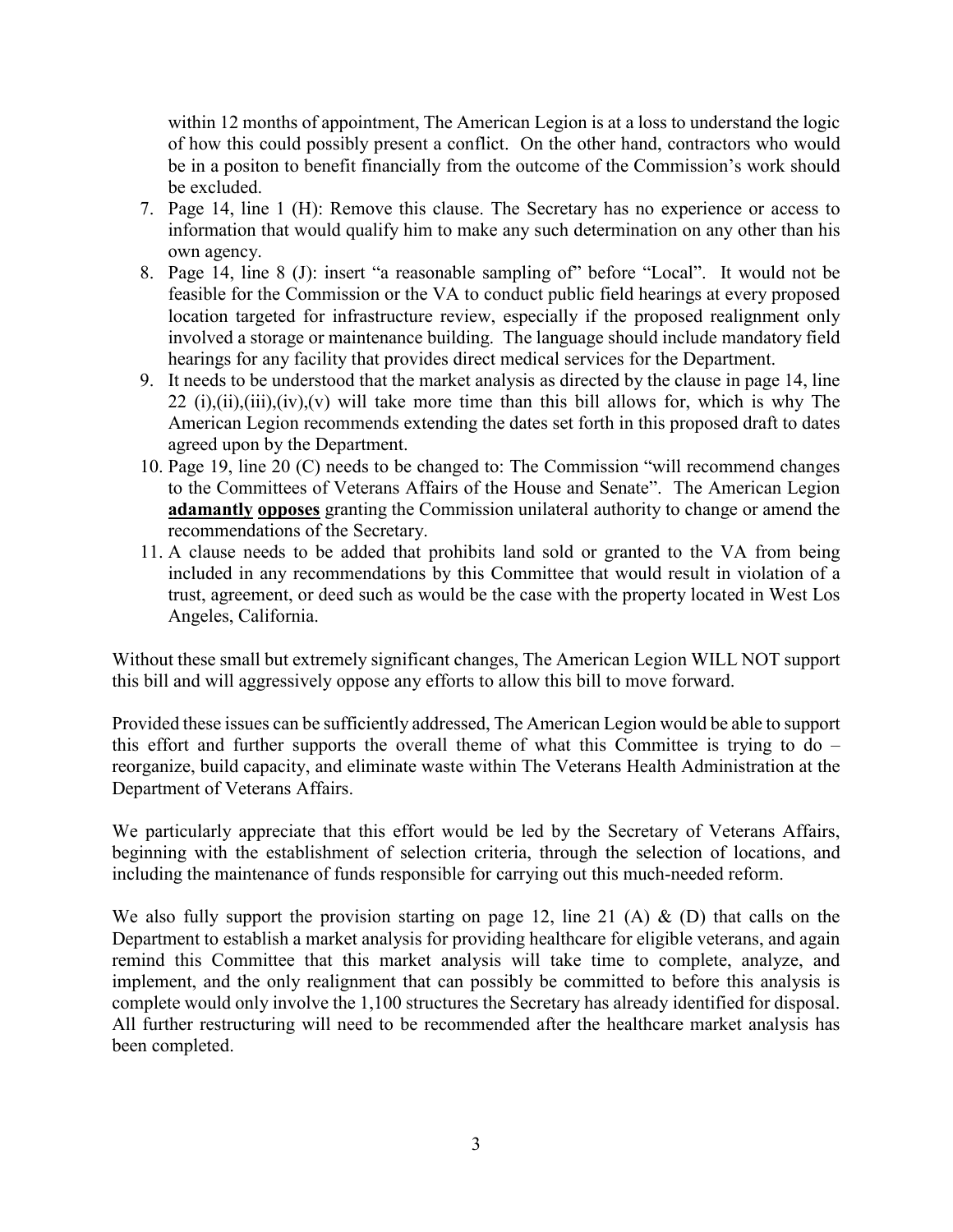With an appreciation and understanding of these requirements, The American Legion asks this committee to consider structuring this project into more than one round of recommendations, allowing VA and the Commission to fully develop the research necessary to implement this program properly, while allowing sufficient time for proper analysis and execution.

## **The American Legion could support the AIR Act of 2017 with the changes recommended above.**

## **H.R. 2773**

### *To authorize the Secretary of Veterans Affairs to sell Pershing Hall*

Nearly 100 years ago, members of the American Expeditionary Force in World War I came together to "preserve the memories and incidents of our associations [in] the Great War[s]"<sup>[2](#page-3-0)</sup> and as the 100<sup>th</sup> anniversary of our founding approaches, The American Legion is still dedicated to that mission. As such, a primary charge of The American Legion is to ensure the sacrifices of America's military is not forgotten.

The American Legion fought for the dedication of a memorial building in Paris, France, the city where The American Legion was formed, to recognize the service and sacrifices of the members of the American Expeditionary Forces and General of the Armies John J. Pershing. The memorial building was a townhouse in the heart of Paris that would become known as Pershing Hall. This memorial was sanctioned by resolution at our 1927 National Convention. Eight years later, in 1935, Congress authorized funds to perpetuate the memorial and transfer the building to the United States Government under the auspice of The American Legion. In 1991, the building was transferred to the Department of Veterans Affairs (VA) with the intent that it would be used to "*administer, operate, develop, and improve Pershing Hall and its site in such manner as to the Secretary determines is in the best interests of the United States, which may include use of Pershing Hall to meet the need of veterans. To meet such needs, the Secretary may establish and operate a regional or other office to disseminate information, respond to inquiries, and otherwise assist veteran and their families in obtaining veterans' benefits*".[3](#page-3-1) Unfortunately, the building was not used in this manner, but instead, the VA leased the building to a boutique hotel on a 99-year long lease.

Through all these actions, it was the hope and wish of The American Legion that Pershing Hall retain its original purpose, as a memorial and focal point to honor the memories and sacrifices of the men who had fought in World War I, and as a location for veterans in the region to gain assistance from the VA. Although The American Legion does not fully agree with this legislation, we do agree with the bill's sponsor, Representative Coffman, that the VA is not capable of appropriately maintaining this location while meeting the congressional intent of the 1991 legislation.

 $\overline{a}$ 

<span id="page-3-1"></span><span id="page-3-0"></span> $\frac{2 \text{ https://www.legion.org/preamble}}{3 \text{ https://www.congress.gov/bill/102nd-congress/house-bill/1047/text}$  $\frac{2 \text{ https://www.legion.org/preamble}}{3 \text{ https://www.congress.gov/bill/102nd-congress/house-bill/1047/text}$  $\frac{2 \text{ https://www.legion.org/preamble}}{3 \text{ https://www.congress.gov/bill/102nd-congress/house-bill/1047/text}$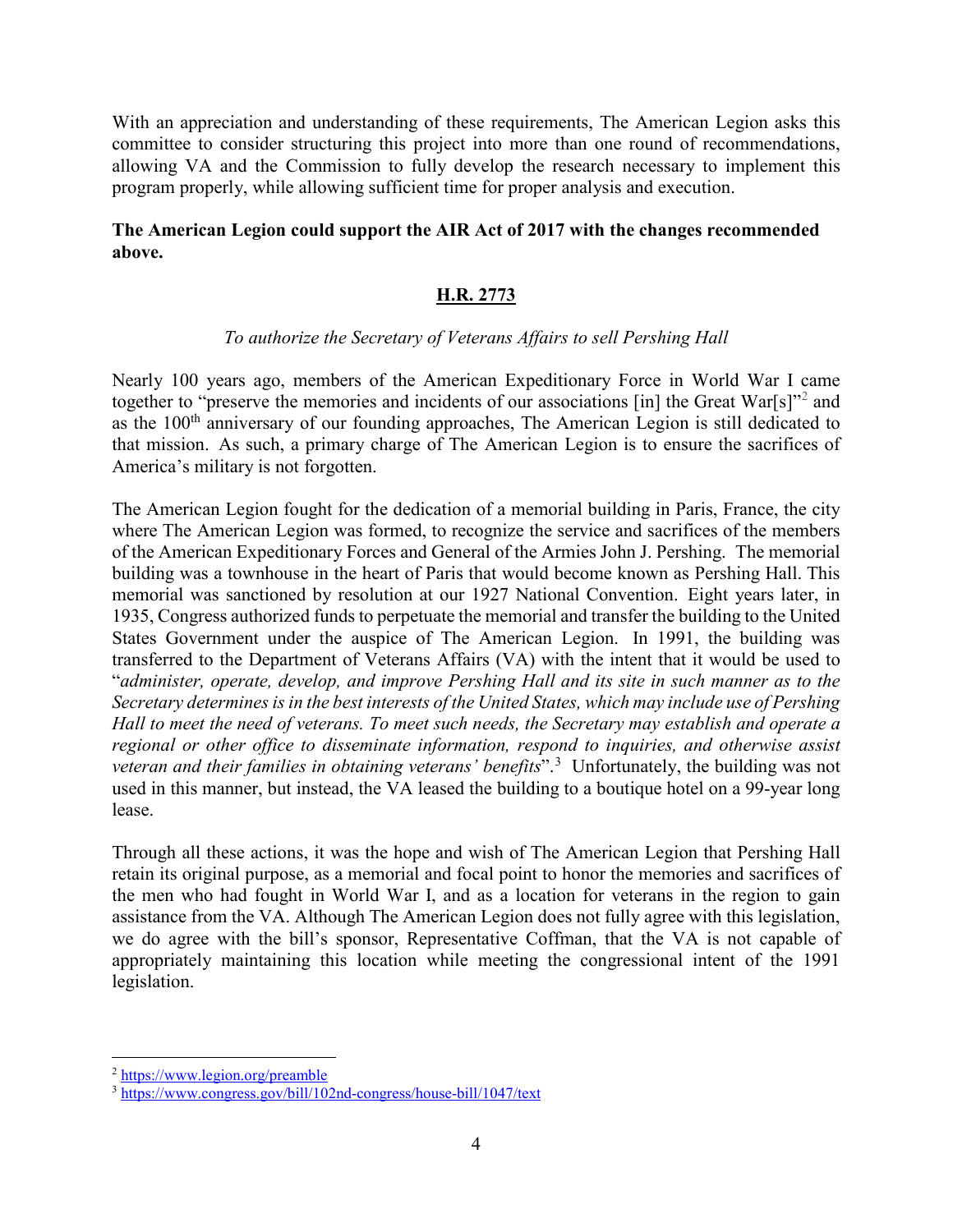Currently, the Pershing Hall building, in the prime Paris neighborhood of the Champs Élysées, contains a luxury hotel and spa, where guests can stay for upwards of \$450 to \$900 a night. The focus and purpose as a place of remembrance seems gone by the wayside. The building is available to veterans' organizations three days a year, but access seems to be difficult to obtain. When The American Legion asked the government to assume control of the building, it was never imagined that Pershing Hall would be used for any purpose other than as a memorial and VA service office in Paris for those who had served in the First World War and subsequent wars.

This legislation would authorize VA to divest itself of the property and transfer the monies resulting from the sale to the American Battle Monuments Commission (ABMC). The legislation would also provide for the transfer of the artifacts and items associated with the building to ABMC.

The preservation of these artifacts and the history they represent is a major concern of The American Legion. The materials deserve to be kept together for the original purpose, to honor and remember General Pershing and those who fought in World War I. The American Legion wants to work with VA or ABMC to "establish permanent American Legion custodianship of the Pershing Hall art, artifacts, furnishings, memorabilia and other items so that they can be interpreted for public display, and protected from damage or disappearance."<sup>[4](#page-4-0)</sup>

The American Legion has serious concerns with selling Pershing Hall. Currently, the building is in a 99-year long lease with a company that renovated it to become a hotel. The assessed value, according to a report developed by a French appraisal company, values the building *without* the lease at 70 million Euros or 82 million U.S. dollars. However, w*ith* the current lease in place, the value of the building is appraised at 7 to 8 million Euros. The new owner of the building would be required to honor the 99-year long lease, which lowers the value drastically.

American Legion representatives in Paris have learned that the intent of the hotel owner is to buy the building using "first rights of refusal" at the assessed value of 7 to 8 Euros when the building becomes available for purchase. The owner then wishes to terminate the lease once they have ownership of the building. By doing so, they would automatically own a building worth 82 million dollars. The American Legion has also heard that the intent is to then sell the building, with the new value of 82 million dollars, and open a chain of Pershing Hall hotels around France.

Again, when The American Legion transferred ownership of Pershing Hall to the Federal government, we never expected this building to be used in such fashion. We are disheartened that Pershing Hall is not a military memorial or space for veterans to receive information about VA benefits but instead a boutique hotel with an owner intent on making millions of dollars off the Federal government. We are even more concerned with the blatant disregard to the second or third order effects of selling this building to a private organization.

The American Legion believes that Pershing Hall should remain in the ownership of the Federal government. We are displeased as to how VA decided to use the building but also understand that America, its people, and the need for memorials and VA assistance will be around in 99 years once the lease is terminated.

<span id="page-4-0"></span> $\overline{a}$ <sup>4</sup> <https://archive.legion.org/handle/123456789/5798>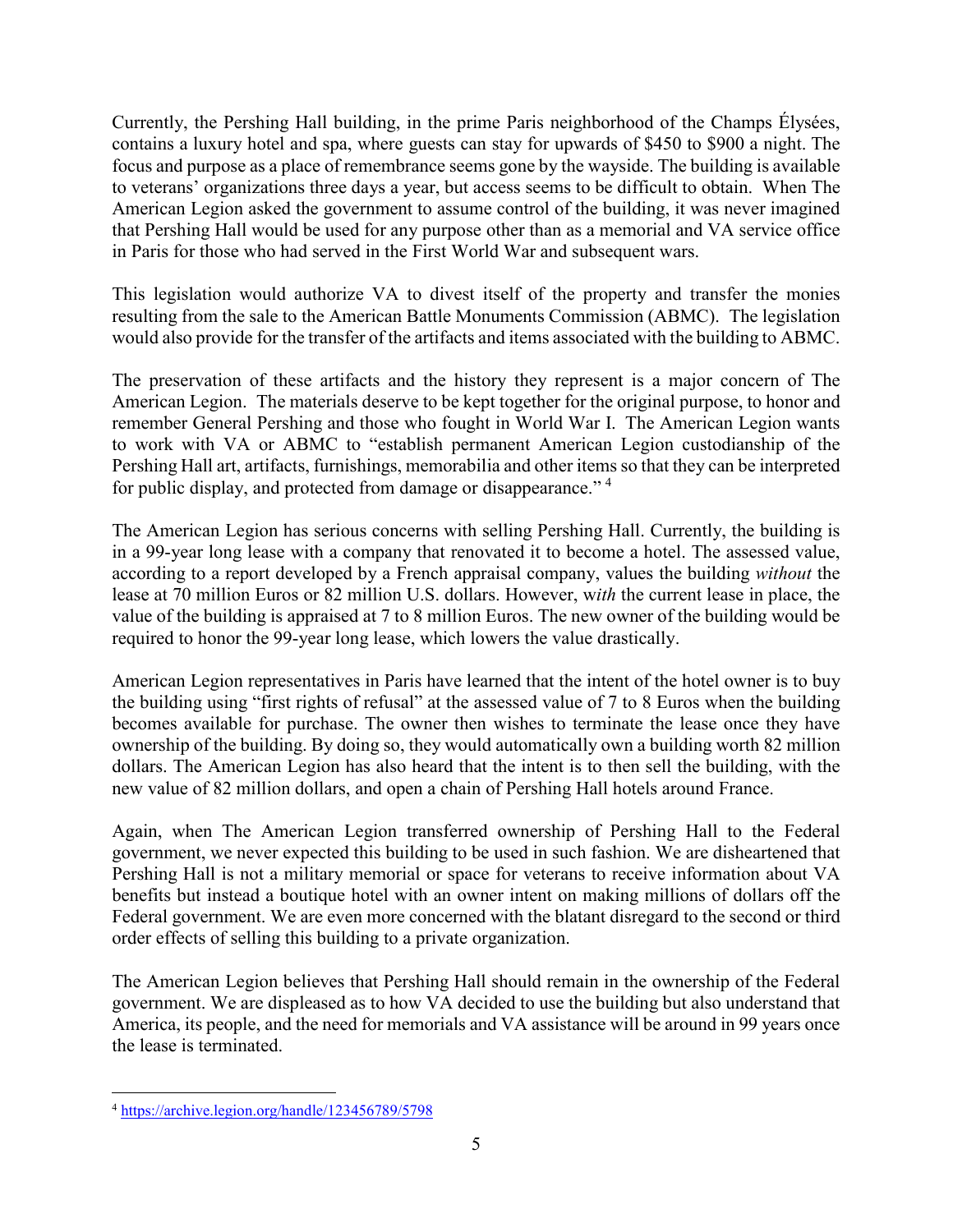If Congress is willing to wait until the lease has ended so that veterans will have a location to gain assistance, The American Legion is willing to wait as well. To ensure this historical American building is protected, we recommend either transferring this building to ABMC or amending the statute deriving from Public Law No: 102-86 from:

"*administer, operate, develop, and improve Pershing Hall and its site in such manner as to the Secretary determines is in the best interests of the United States, which may include use of Pershing Hall to meet the need of veterans. To meet such needs, the Secretary may establish and operate a regional or other office to disseminate information, respond to inquiries, and otherwise assist veteran and their families in obtaining veterans' benefits*",[5](#page-5-0)

to:

"*administer, operate, develop, and improve Pershing Hall and its site in such manner as to the Secretary determines is in the best interests of the United States, which shall include use of Pershing Hall to meet the need of veterans. To meet such needs, the Secretary <i>shall* establish and *operate a regional or other office to disseminate information, respond to inquiries, and otherwise assist veteran and their families in obtaining veterans' benefits*".

We would also recommend adding a clause that protects the building from sale to a private organization in the future.

The American Legion is grateful to Representative Coffman for his ongoing work with The American Legion and his continued work on behalf of veterans, and respects the fact that he is doing what he feels is right, as a follow up to ensuring the VA medical Center in Aurora Colorado was sufficiently funded, but we cannot support legislation that would sell an American monument to a private company, thereby losing an American historical monument.

We feel that this legislation is a short sighted attempt and a quick fix to a larger issue within VA, and ultimately by selling the building, veterans lose. It is disconcerting and troubling that this site could have drifted so far from its initial intended purpose as a place of remembrance and history. We look forward to working with Congress to find the *best* outcome for this historic building.

Using resolution No. 9, *Transfer Custodianshipo of Pershing Hall Building and Artifacts to the American Battle Monuments Commission*, which supports legislation to transfer custodianship of the Pershing Hall Building and artifacts from the Department of Veterans Affairs to the American Battle Monuments Commission (ABMC), and ABMC be directed to restore, preserve and display all artifacts from Pershing Hall, including those currently in storage, in a dignified and respectful manner either in Pershing Hall itself, or in ABMC or other federal government properties. Because H.R. 2773 goes against this resolution, we cannot support.<sup>[6](#page-5-1)</sup>

# **The American Legion opposes H.R. 2773.**

 $\overline{a}$ <sup>5</sup> <https://www.congress.gov/bill/102nd-congress/house-bill/1047/text>

<span id="page-5-1"></span><span id="page-5-0"></span><sup>6</sup> The American Legion Resolution No. 9 (2016): [Transfer Custodianshipo of Pershing Hall Building and Artifacts to](https://archive.legion.org/bitstream/handle/123456789/5798/2016F009.pdf?sequence=1&isAllowed=y)  [the American Battle Monuments Commission](https://archive.legion.org/bitstream/handle/123456789/5798/2016F009.pdf?sequence=1&isAllowed=y)